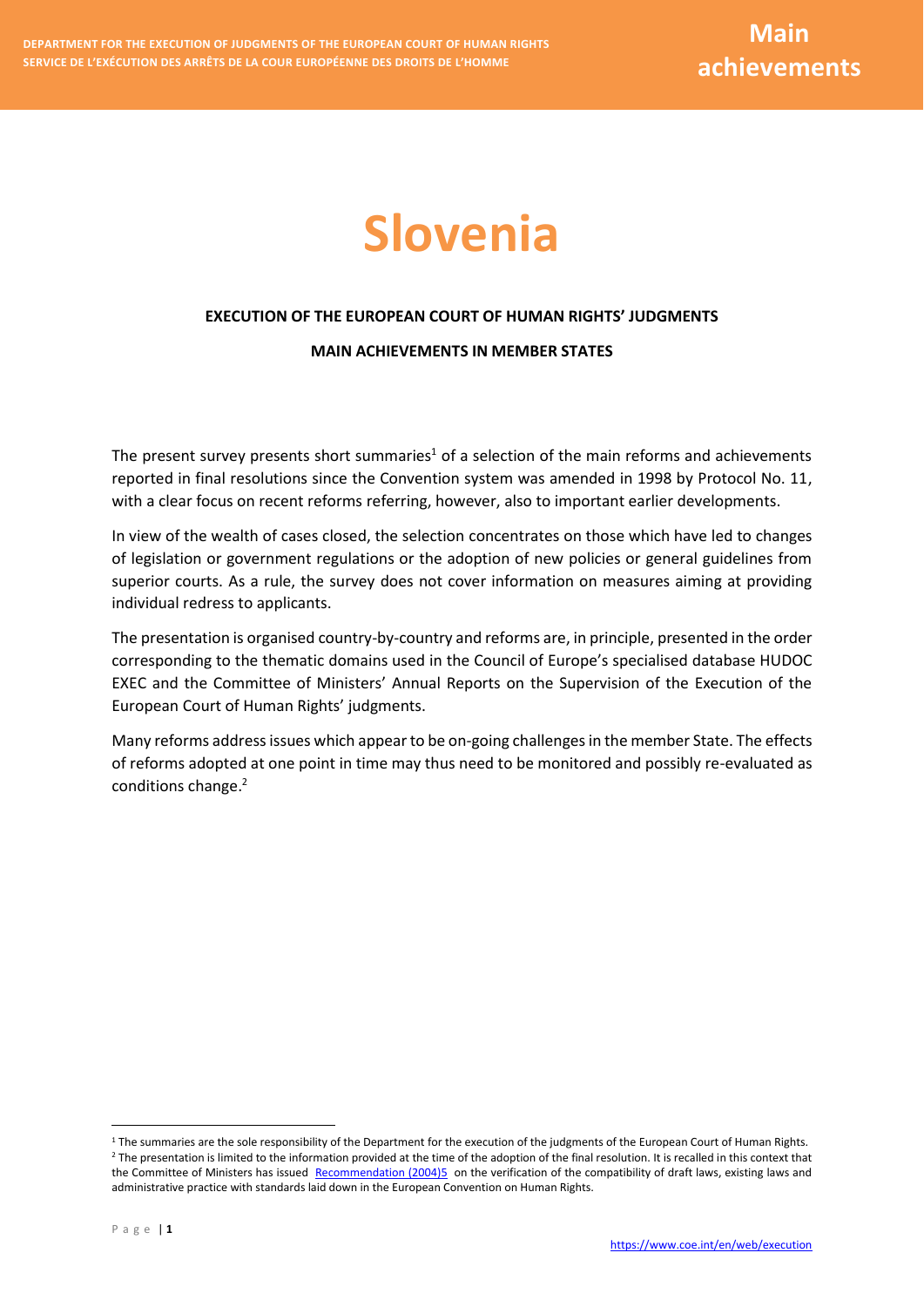#### *Actions of security forces and effective investigations* The Criminal Code of 2008 defined ill-treatment, including by police, as a self-standing criminal offence. The Police Tasks and Powers Act of 2013 obliges police officers to respect the persons' human rights as well as to adhere to the principles of equal treatment, legality and proportionality, when performing their tasks. Regular education and training sessions as well as awareness-raising activities were organised for police staff. Instructions and manuals for all police units relating to the use of coercive measures were issued and are regularly updated. As concerns effectiveness of investigations, in 2011, the "Department for the Investigation and Prosecution of Officials with Special Authorisation" was set up within the prosecution service, operating under the principle of professional and operational autonomy and with exclusive jurisdiction to deal with alleged criminal offences committed by officials of the police, military police and intelligence services. *Matko (43393/98)* **[Final Resolution](http://hudoc.exec.coe.int/ENG?i=001-203336)  [CM/ResDH\(2020\)92](http://hudoc.exec.coe.int/ENG?i=001-203336) Example 2 Conditions of detention and effective remedies** A preventive remedy enabling judicial protection against poor conditions of detention for convicted prisoners as well as a compensatory remedy for released prisoners was introduced in 2015. In 2018, convicted and remand prisoners were also granted a possibility to claim before courts compensation in respect of non-pecuniary damage sustained; criteria for the settlement of such claims were adopted by government and settlement proposals made by the State Attorney's Office. *Arapović (37927/12+)* **[Final Resolution](http://hudoc.echr.coe.int/eng?i=001-182038)  [CM/ResDH\(2018\)101](http://hudoc.echr.coe.int/eng?i=001-182038)** *Mandić and Jović (5774/10)* **[Final Resolution](http://hudoc.exec.coe.int/ENG?i=001-203100)  [CM/ResDH\(2020\)102](http://hudoc.exec.coe.int/ENG?i=001-203100) Right to liberty and security** *Psychiatric confinement* Compensation for unlawful detention is guaranteed in the Constitution and the Code of Criminal Procedure. The 2008 Mental Health Act established the decision-making procedure and time-limits with regard to involuntary confinement. Regular monitoring of the deadlines is performed by the National Preventive Mechanism (Human Rights Ombudsperson). The 2009 Patients' Rights Act regulated and introduced safeguards concerning the admission to and medical treatment in open wards. *Rehbock (29462/95)* **[Final Resolution](http://hudoc.echr.coe.int/eng?i=001-96979)  [CM/ResDH\(2009\)137](http://hudoc.echr.coe.int/eng?i=001-96979)** *L.M. (32863/05)* **[Final Resolution](http://hudoc.echr.coe.int/eng?i=001-181956)  [CM/ResDH\(2018\)99](http://hudoc.echr.coe.int/eng?i=001-181956)** *Functioning of justice Fairness of proceedings* According to the Civil Procedure Act as amended in 2017, any request to impose a penalty for allegedly offensive remarks aimed at a judge is assigned to another judge to ensure impartiality. The Constitutional Court Act was amended in 2007, making mandatory the communication of the constitutional appeal also to the persons affected by the decision being challenged. *Remedies against excessive length of proceedings* A structural and organisational reform of the judiciary took place between 2005 and 2012 with a view to eliminating backlogs in the domestic courts. The reform included legislative and capacity building measures. In addition, *Alenka Pečnik (44901/05)* **[Final Resolution](http://hudoc.echr.coe.int/eng?i=001-182407)  [CM/ResDH\(2018\)148](http://hudoc.echr.coe.int/eng?i=001-182407)** *Gaspari (21055/03)* **[Final Resolution](http://hudoc.exec.coe.int/eng?i=001-187613)  [CM/ResDH\(2018\)401](http://hudoc.exec.coe.int/eng?i=001-187613)** *Lukenda (23032/02+)* **[Final Resolution](http://hudoc.exec.coe.int/eng?i=001-170005)  [CM/ResDH\(2016\)354](http://hudoc.exec.coe.int/eng?i=001-170005)**

acceleratory and compensatory remedies were introduced in civil and criminal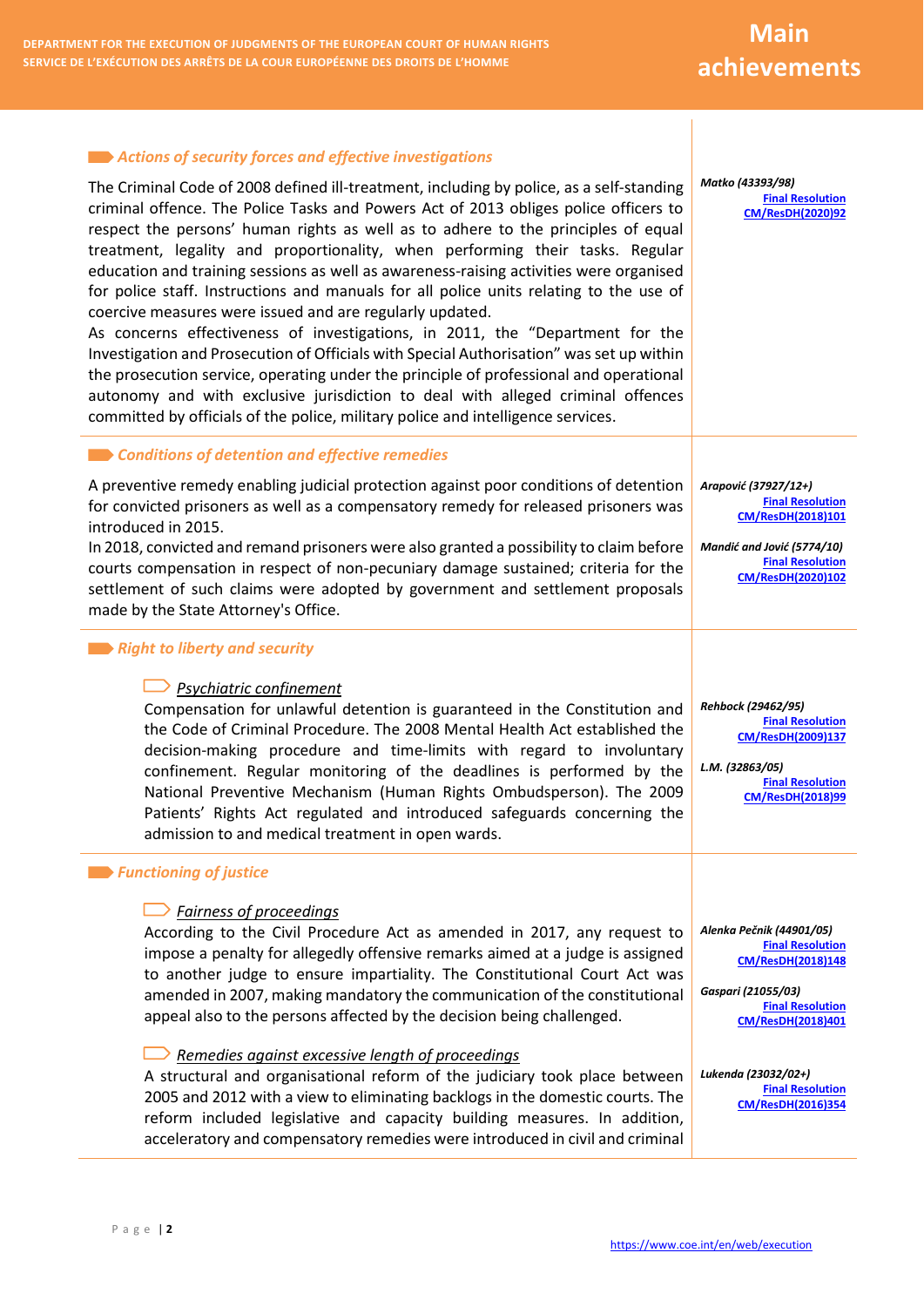**Main achievements**

| proceedings by the 2006 Act on the Protection of the Right to a Trial without<br>undue Delay.                                                                                                                                                                                                                                                                                                                                                                                                                                                                                                                                                                                               |                                                                                                                                              |
|---------------------------------------------------------------------------------------------------------------------------------------------------------------------------------------------------------------------------------------------------------------------------------------------------------------------------------------------------------------------------------------------------------------------------------------------------------------------------------------------------------------------------------------------------------------------------------------------------------------------------------------------------------------------------------------------|----------------------------------------------------------------------------------------------------------------------------------------------|
| Protection of private and family life                                                                                                                                                                                                                                                                                                                                                                                                                                                                                                                                                                                                                                                       |                                                                                                                                              |
| Custody of and access to children<br>Administrative access orders by Social Welfare Centres were abolished in<br>2004, due to a Constitutional Court's decision finding several provisions of the<br>Marriage and Family Relations Act applicable to custody and access<br>arrangements to be unconstitutional. Also, the 2004 Act on Changes and<br>Amendments to Marriage and Family Relations entered into force, granting to<br>domestic courts competence to adjudicate on child custody and access<br>matters. Cases concerning the relationships between parents and children are<br>prioritised. In addition, the number of staff at the district court concerned was<br>increased. | Eberhard and M. (8673/05)<br><b>Final Resolution</b><br>CM/ResDH(2017)396                                                                    |
| In 2018, a new Act provided for such cases to be decided in non-contentious<br>proceedings. Strict deadlines were set for courts and experts. Court decisions<br>concerning contact and access rights are enforced in accordance with the<br>Claim Enforcement and Security Act providing for fines in case of parental<br>obstruction.                                                                                                                                                                                                                                                                                                                                                     | Furmann (16608/09)<br><b>Final Resolution</b><br><b>CM/ResDH(2019)67</b>                                                                     |
| According to amendments to the Social Security Act in 2018, social work<br>centres now also provide care services, professional counselling and assistance<br>to family members and children as well as practical training for families.<br>A Family Code, in force since 2019, introduced mediation for resolving family-<br>related disputes. Training activities for judges on the right to family life were<br>organised, including on aspects related to EU mechanisms (Brussels IIa<br>Regulation) concerning cross border cooperation in custody matters.                                                                                                                            | A.V. (878/13)<br><b>Final Resolution</b><br><b>CM/ResDH(2020)82</b><br>S.I. (45082/05)<br><b>Final Resolution</b><br><b>CM/ResDH(2019)68</b> |
| <b>Expression</b> of expression<br>In 2014, the Constitutional Court developed its case-law and expressly aligned it with<br>the European Court's judgment according to which domestic courts should<br>convincingly establish a pressing social need for placing the protection of one's<br>reputation above a publisher company's right to freedom of expression and the<br>general interest in promoting freedom of expression where issues of public interest<br>are concerned.                                                                                                                                                                                                         | Mladina d.d. Ljubljana<br>(20891/10)<br><b>Final Resolution</b><br><b>CMResDH(2017)111</b>                                                   |
| <b>Example: Protection against discrimination on the ground of nationality</b>                                                                                                                                                                                                                                                                                                                                                                                                                                                                                                                                                                                                              |                                                                                                                                              |
| A compensation scheme for the "erased persons" was introduced in 2014 in order to<br>redress citizens of the former Socialist Federal Republic of Yugoslavia who had<br>permanent residence in Slovenia and citizenship of one of the other SFRY republics at<br>the time of Slovenia's declaration of independence and were deprived of their status                                                                                                                                                                                                                                                                                                                                       | Kurić and Others (26828/06)<br><b>Final Resolution</b><br>CM/ResDH(2016)112                                                                  |
| as permanent residents, without prior notification.<br>An old-age pension can no longer be refused on the grounds of citizenship in view of<br>the Agreement on Succession Issues of 2004, signed by all former Yugoslav republics,<br>and the Agreement between Slovenia and Serbia on Social Security and Administrative<br>Arrangement of 2010, which determined which of the former republics has the<br>obligation to grant an old-age pension.                                                                                                                                                                                                                                        | Ribać (57101/10)<br><b>Final Resolution</b><br><b>CM/ResDH(2018)420</b>                                                                      |

P a g e | **3**